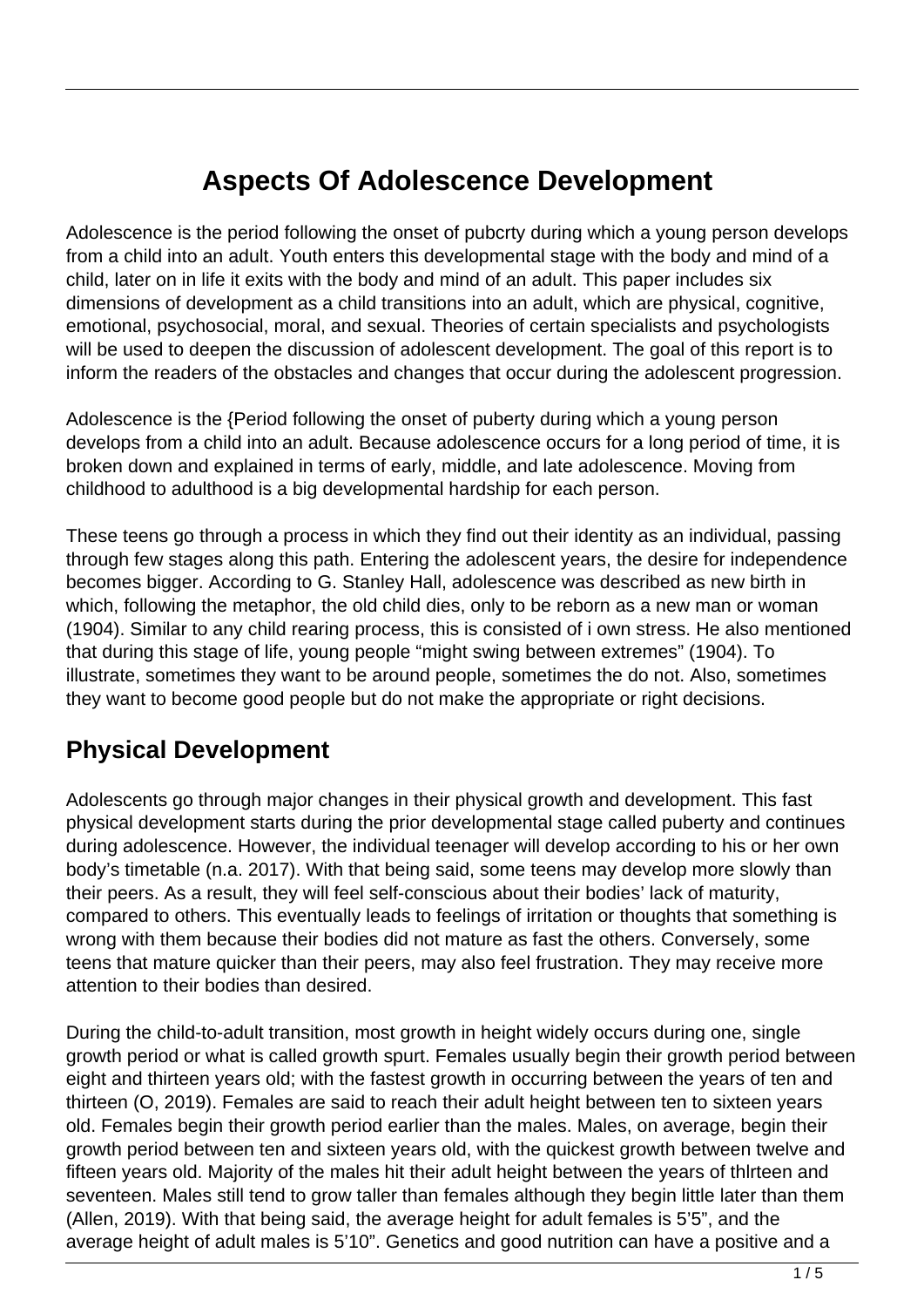huge impact on height development.

# **Cognitive Development**

Cognitive development is the development of a person's ability to reason, agree with, and think. Children from ages six to twelve years old have the capability to think in concrete or visible ways. For instance, they were taught how to solve simple and basic mathematical equations and set certain things in order. This is concrete because it is solved right before their eyes. Adolescence however is the beginning development of more complicated or complex thinking process such as viewing things from different perspectives of a situation or by debating ideas or opinion. Therefore, during the process of adolescence, the developing teenager "acquires the capability to suppose systematically about all logical connections within a problem" (Packard, 2018).

Adolescents develop more advanced reasoning skills, including the ability to explore a full range of possibilities inherent in a situation, think hypothetically of contrary-fact situations, and use a logical thought process. John Piaget, a well-known and an influential child development specialist, once mentioned that "the adolescent years are outstanding due to the fact that youngsters move beyond the constraints of concrete mental operations and increase the ability to suppose in a greater summary manner" (O, 2019). Piaget concluded in his theories of cognitive development that there are many factors that can affect children's cognitive development which include the following: quality and quantity of formal schooling or training, family traditions, several medical disorders, and physical or emotional trauma.

Adding on, as these children become adults, they are able to think abstractly. They transition from being visual thinkers, who can only have ideas when they are in contact with a certain item, to abstract thinkers, who does not need to have contact but can use imagination or experience. Because of this, adolescents are able to show affection, or participate in more advanced problems-solving activities. To Piaget, this cognitive-development stage theory is known asformn/ operations. Those who stay at the level of visual thinkers concentrate mostly on physically real objects in problem solving events. (Arnett, 2006).

# **Emotional Development**

G Stanley Hall once mentioned in his book Adolescence that storm and stress is a universal and significant part of adolescent development (1904). For majority of the adolescents, the adolescent period is like a whirlwind of many distinguished emotions existing all at once. For some, they are said to be overreacting to certain life events or situations, which may eventually cause them an unexpected amount of stress. This naturally happens when the teenager is learning to deal with a much bigger series of new and unfamiliar situations. While adolescents are beginning to learn how to deal with the new challenges in their way, they should expect experiencing different emotions throughout a couple of days or weeks.

## **Social Development**

Socials relationships become complicated during adolescence. As children grow up, they start to gain new and many different types of relationships. With these relationships, they can become more intimate. However, when they were young, their social circle mainly consisted of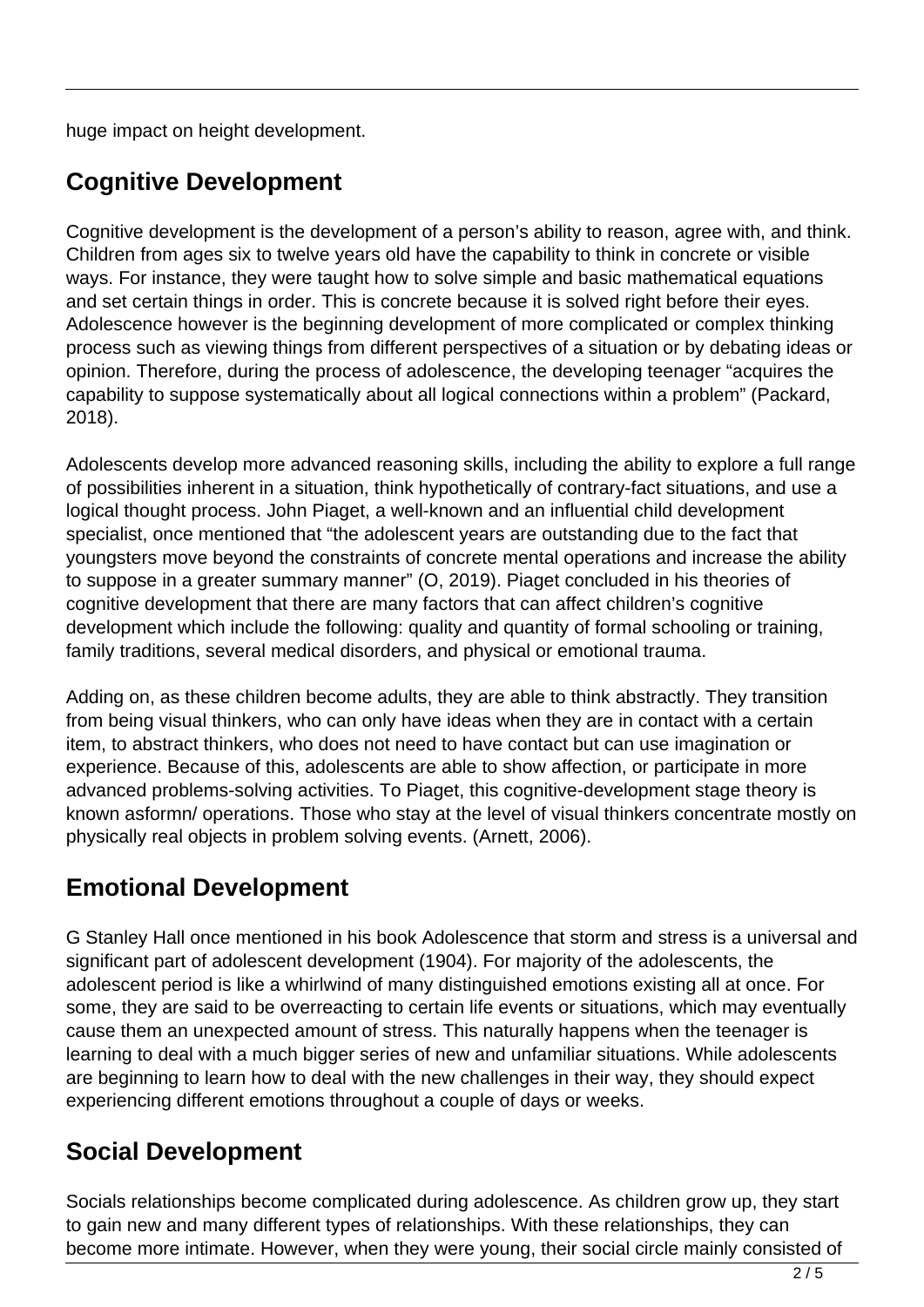family members, some friends, and teachers but this circle begins to expand to many and different types of relationships during adolescence, mainly through social media. Therefore, "adolescent social development involves an effective change in the quantity and quality of social relationships" (O, 2019).

As adolescents' emotional maturity begin to develop more, relationships with their friends alter as they become more vulnerable to them. For this reason, trust is needed among these socalled friendships. During the adolescent year therefore, teens turn to each other for refuge or in times of need, instead of their own blood. This dependence on friendships is one-way adolescents show their idea of gaining independence. Wanting to fit in and accepted by a peer group, adolescents start to change the way they dress up, speak, or behave in order to become like their friends (P, 2018).

This comparison or similarity among certain groups of people gives them a sense of satisfaction that they belong somewhere and are accepted in this desired peer group. This developmental step is known as a crisis of identity vs. identity confusion.

# **Psychosocial Development**

As children transition into adulthood, Erik Erikson, a developmental theorist, theorized that these teens have entered the fifth stage of psychosocial development, that is identity versus role confusion (McLeod, 2018). It is during this stage that the question "Who am I?" becomes the main focus. Also, during this level, individuals seek for a sense of self and personal identity, through an intense exploration of personal values, beliefs, and goals. "In adolescence, identity is often shaped by their impression of what others think of them as well as their own view of themselves" (M, 2018). Because of their increased cognitive development throughout adolescence, these teens are able to view themselves from a psychological perspective rather than just visuals. Erikson stated that the adolescent may feel uncomfortable with their physical bodies until they are able to adjust to the new changes.

### **Moral Development**

Morality is how people decide to live their lives while these decisions are governed by a set of guidelines which determines the good versus bad. Lawrence Kohlberg, a famous theorist of the mid-twenties, focused his works on a informative theory of children's moral development. He developed a six stage theory of moral development and grouped into three, higher-order levels of development with two sub- stages each (Kohlberg, 1994). The Pre-conventional Level is consisted of the first stage, the punishment and obedience orientation, and second stage, the instrumental purpose orientation. The Conventional Level is consisted of the third stage which is the morality of interpersonal cooperation, and the fourth stage which is the social-ordermaintaining orientation. The Post-Conventional Level is consisted of the fifth stage, the socialcontract orientation, and the sixth stage the universal ethical principle orientation. Nonetheless, focusing on the adolescent development, individuals mostly begin at the second level which is conventional.

Theorist Kohlberg believed that in early adolescence, most individuals have been to the midlevel of moral reasoning known as the conventional level. On this level, adolescents' morality is determined by rules or conventions agreed on by the majority amongst groups of certain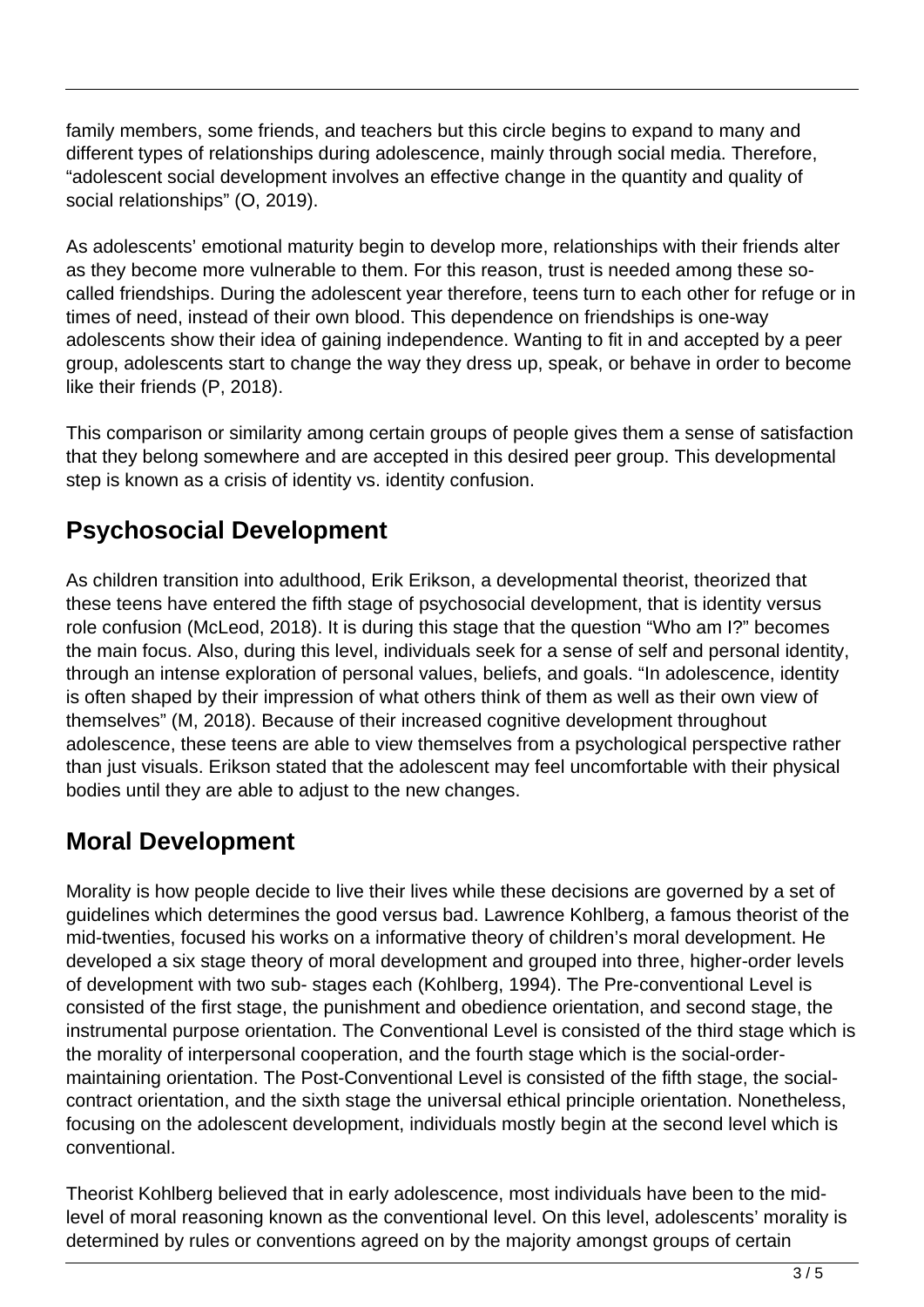individuals. At stage of three of this level, moral decisions are made by how it is judged by other persuasive bunch of people. "As teens at this stage desire or determine to be considered a certain type of person or be judged in a favorable light, their moral decisions will be based on whether it would win the approval of those people whose opinions matter to them" (K, 1994). Stage four within the conventional level, social-order maintaining orientation is when morality is made based on what is considered best for more than half of the citizens. This is indeed when teens begin to understand that government policies were created to protect every person and that societies can function better when everyone obediently abides by the law. Also, these adolescents will begin to compare their daily choices to most people's choices as well.

The final level of moral development is also known as principled level because individuals make moral decisions based on a basic set of principles that represent most of their most important values and beliefs. Individually generally tend to suppose their values necessities in this stage. Stage five within the post-conventional level, social contract orientation, is when citizens fathom the idea that rules are methods intended to build justice and are made to promote the wellbeing of all individuals. Therefore, "the ideological values of social justice and humanitarian concern are considered to be important, not the rule or law itself' (Kahn, 1992). Adolescents at this level begin to recognize that policies or laws may also need some diploma of pliability and interpretation, and it may nonetheless want to be re-evaluated on occasion to ensure that its supposed motive continues to be being met.

### **Sexual Development**

As teens transition into adult bodies capable of sexual reproduction, their sexual curiosity is prompted just as they are becoming interested and more curious in forming adult-like, romantic relationships. As such, the development of adolescent sexuality involves not only physical development but also the other four previous child to adult dimension developments. "Early childhood, between years of twelve to fifteen, is considered a uncertain time in adolescents' sexual development due to the inter- relationship between three developments: sexual, emotional, and cognitive" (Bailey & Pillard, 1991).

Teenagers begin to show interest in sexual subjects when they are about twelve to thirteen years of ages. As an outcome, they begin to please this new interest by researching or reading details about intercourse, and viewing footages of sexual content. Men will mostly feel continuous erections during early adolescence for this is sort of a normal and an automatic response of their bodies to sexual excitement. Erections however can still occur out of all the blue, as their bodies try to adapt to huge hormonal changes that occurs during puberty. Similar to this, "women may additionally find that they have produced vaginal secretions for no cause even whey are not menstruating.

Other times, those secretions may be because of sexual arousal but, it can additionally arise due to ordinary fluctuations at some stage in their month-to-month duration" (Neale & Agyei, 1993). Teenagers at the ages thirteen to fourteen may start to experiment with showing their sexual thoughts when they are with other individuals at the same age. They will begin joking about sex or give hints regarding their own sexual development to grab others' reactions and interest to converse about sex.

When teens are in between the ages nineteen to twenty-two, they will carry on exploring